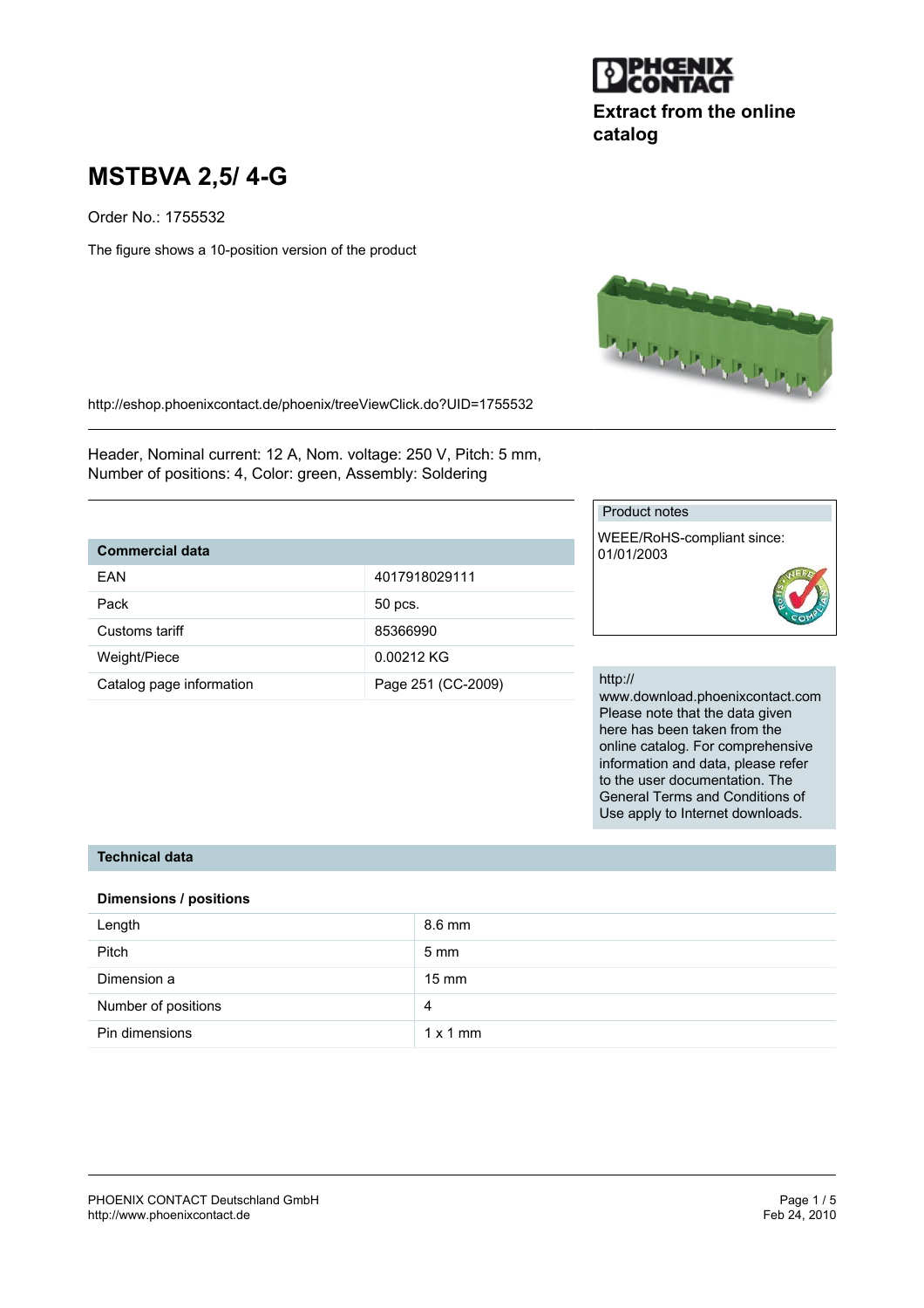| Hole diameter                      | $1.4 \text{ mm}$ |  |
|------------------------------------|------------------|--|
| <b>Technical data</b>              |                  |  |
| Insulating material group          | Illa             |  |
| Rated surge voltage (III/3)        | 4 kV             |  |
| Rated surge voltage (III/2)        | 4 kV             |  |
| Rated surge voltage (II/2)         | 4 kV             |  |
| Rated voltage (III/2)              | 320 V            |  |
| Rated voltage (II/2)               | 400 V            |  |
| Connection in acc. with standard   | EN-VDE           |  |
| Nominal current $I_N$              | 12A              |  |
| Nominal voltage $U_{N}$            | 250 V            |  |
| Maximum load current               | 12A              |  |
| Insulating material                | <b>PBT</b>       |  |
| Inflammability class acc. to UL 94 | V0               |  |

# **Certificates / Approvals**





**CSA** Nominal voltage  $U_N$  300 V Nominal current  $I_N$  10 A

#### **CUL**

| Nominal voltage $U_N$ | 300 V |  |
|-----------------------|-------|--|
|                       |       |  |
| Nominal current $I_N$ | 10A   |  |
|                       |       |  |
|                       |       |  |
| UL                    |       |  |
| Nominal voltage $U_N$ | 300 V |  |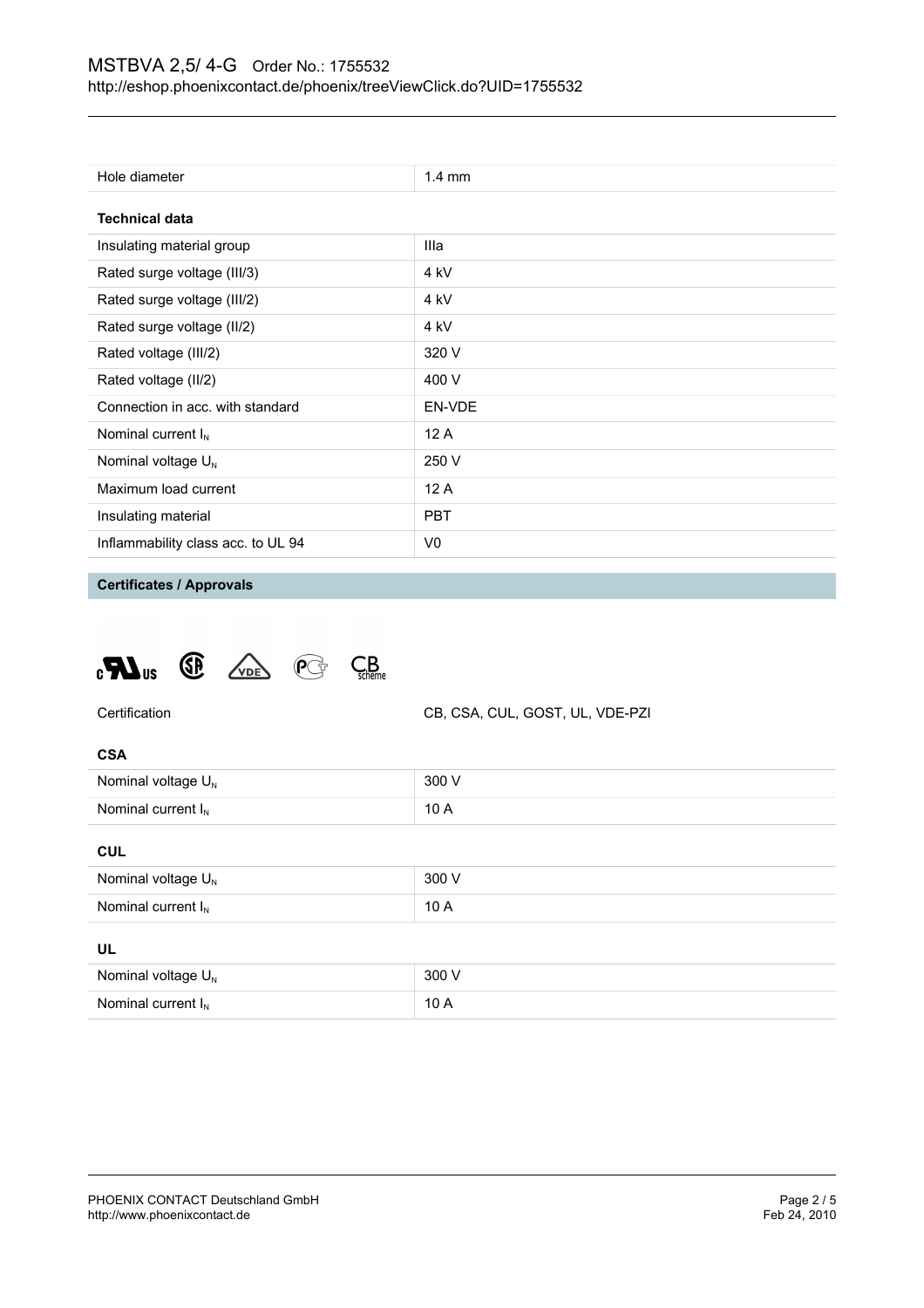| <b>Accessories</b>         |                       |                                                                                                                                                           |
|----------------------------|-----------------------|-----------------------------------------------------------------------------------------------------------------------------------------------------------|
| Item                       | Designation           | Description                                                                                                                                               |
| <b>Assembly</b>            |                       |                                                                                                                                                           |
| 1755477                    | MSTB-BL               | Keying cap, for forming sections, plugs onto header pin, green<br>insulating material                                                                     |
| <b>Marking</b>             |                       |                                                                                                                                                           |
| 0804183                    | SK 5/3,8:FORTL.ZAHLEN | Marker card, printed horizontally, self-adhesive, 12 identical<br>decades marked 1-10, 11-20 etc. up to 91-(99)100, sufficient for<br>120 terminal blocks |
| <b>Plug/Adapter</b>        |                       |                                                                                                                                                           |
| 1734401                    | <b>CR-MSTB</b>        | Coding section, inserted into the recess in the header or the<br>inverted plug, red insulating material                                                   |
| <b>Additional products</b> |                       |                                                                                                                                                           |
| Item                       | Designation           | Description                                                                                                                                               |
|                            |                       |                                                                                                                                                           |
| <b>Assembly</b>            |                       |                                                                                                                                                           |
| 1909236                    | <b>FKCT 2,5/4-ST</b>  | Plug component, Nominal current: 12 A, Nom. voltage: 250 V,<br>Pitch: 5 mm, Number of positions: 4, Connection type: Spring-<br>cage conn., Color: green  |
| 1779851                    | <b>MSTBT 2,5/4-ST</b> | Plug component, Nominal current: 12 A, Nom. voltage: 250 V,<br>Pitch: 5 mm, Number of positions: 4, Connection type: Screw<br>connection, Color: green    |
| General                    |                       |                                                                                                                                                           |
| 1910377                    | FKC 2,5/4-ST          | Plug component, Nominal current: 12 A, Nom. voltage: 250 V,<br>Pitch: 5 mm, Number of positions: 4, Connection type: Spring-<br>cage conn., Color: green  |
| 1909731                    | <b>FKCVR 2,5/4-ST</b> | Plug component, Nominal current: 12 A, Nom. voltage: 250 V,<br>Pitch: 5 mm, Number of positions: 4, Connection type: Spring-<br>cage conn.                |
| 1910050                    | <b>FKCVW 2,5/4-ST</b> | Plug component, Nominal current: 12 A, Nom. voltage: 250 V,<br>Pitch: 5 mm, Number of positions: 4, Connection type: Spring-<br>cage conn.                |
| 1779437                    | FRONT-MSTB 2,5/4-ST   | Plug component, Nominal current: 12 A, Nom. voltage: 250 V,<br>Pitch: 5 mm, Number of positions: 4, Connection type: Screw<br>connection, Color: green    |
| 1754481                    | <b>MSTB 2,5/4-ST</b>  | Plug component, Nominal current: 12 A, Nom. voltage: 250 V,<br>Pitch: 5 mm, Number of positions: 4, Connection type: Screw<br>connection, Color: green    |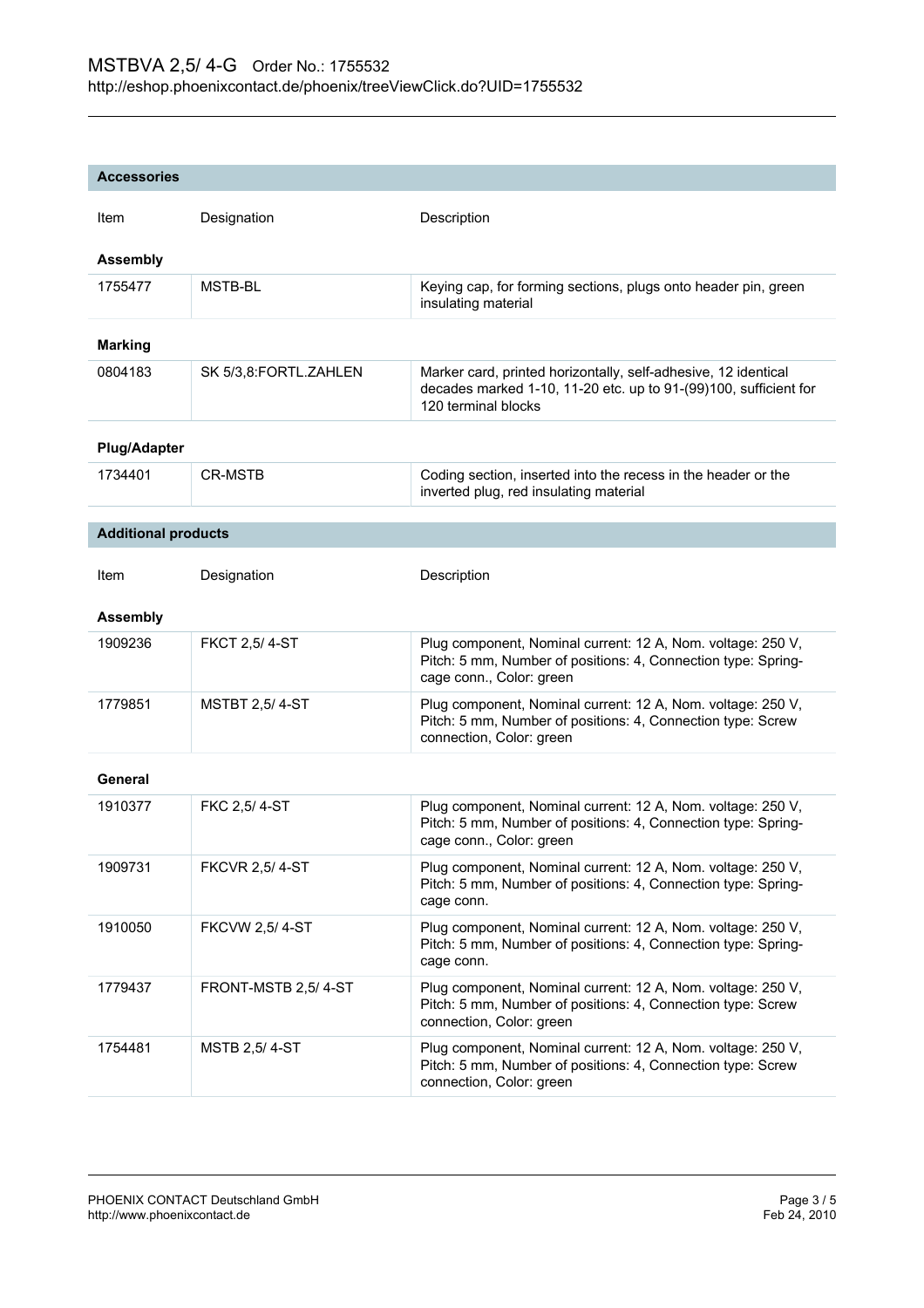| 1765797 | <b>MSTBP 2.5/4-ST</b>  | Plug component, Nominal current: 12 A, Nom. voltage: 250 V,<br>Pitch: 5 mm, Number of positions: 4, Connection type: Screw<br>connection, Color: green |
|---------|------------------------|--------------------------------------------------------------------------------------------------------------------------------------------------------|
| 1792032 | <b>MVSTBR 2.5/4-ST</b> | Plug component, Nominal current: 12 A, Nom. voltage: 250 V,<br>Pitch: 5 mm, Number of positions: 4, Connection type: Screw<br>connection, Color: green |
| 1792540 | <b>MVSTBW 2.5/4-ST</b> | Plug component, Nominal current: 12 A, Nom. voltage: 250 V,<br>Pitch: 5 mm, Number of positions: 4, Connection type: Screw<br>connection, Color: green |
| 1768781 | SMSTB 2.5/4-ST         | Plug component, Nominal current: 12 A, Nom. voltage: 250 V,<br>Pitch: 5 mm, Number of positions: 4, Connection type: Screw<br>connection, Color: green |

# **Diagrams/Drawings**

Drilling plan/solder pad geometry



#### Dimensioned drawing